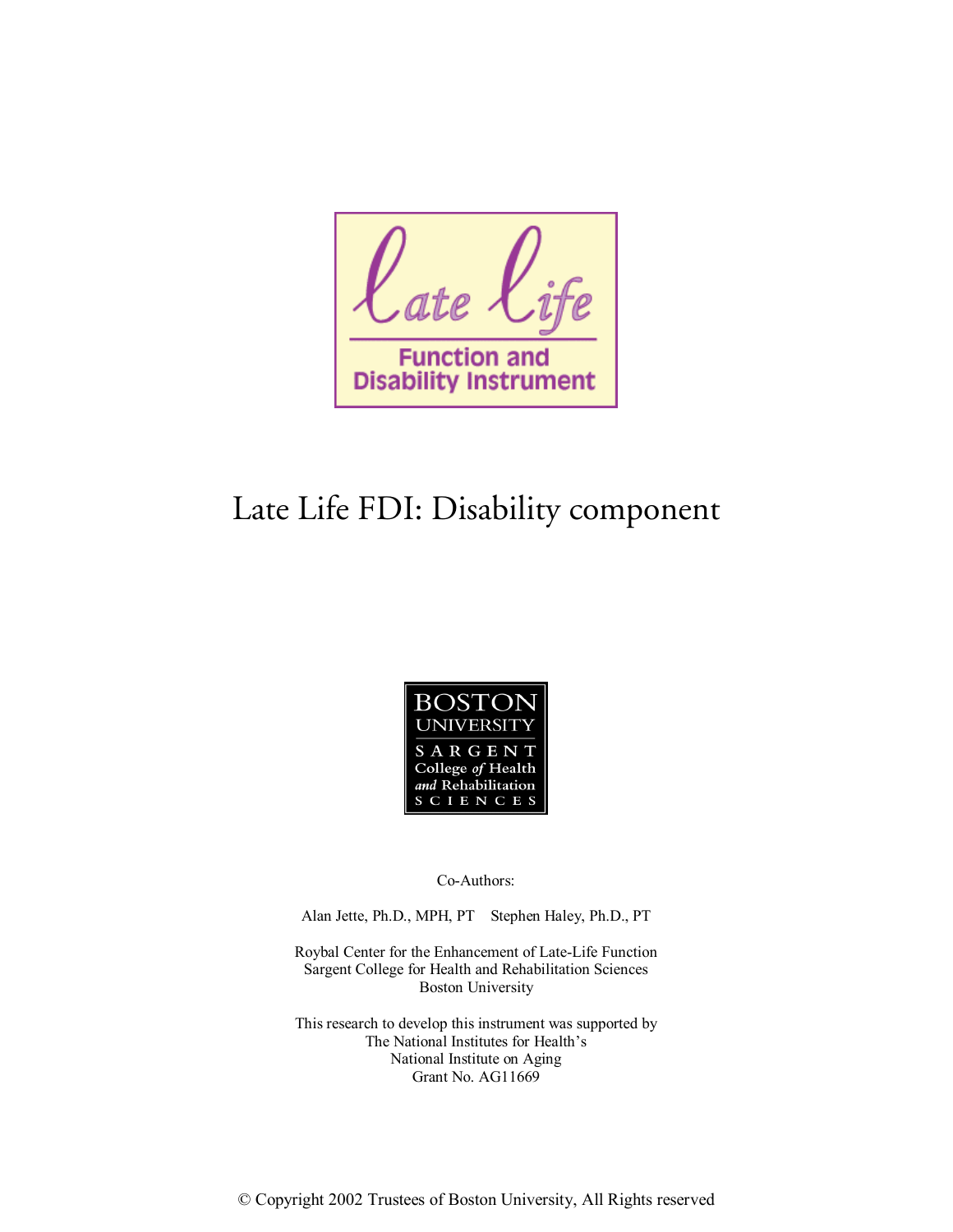### **Contents**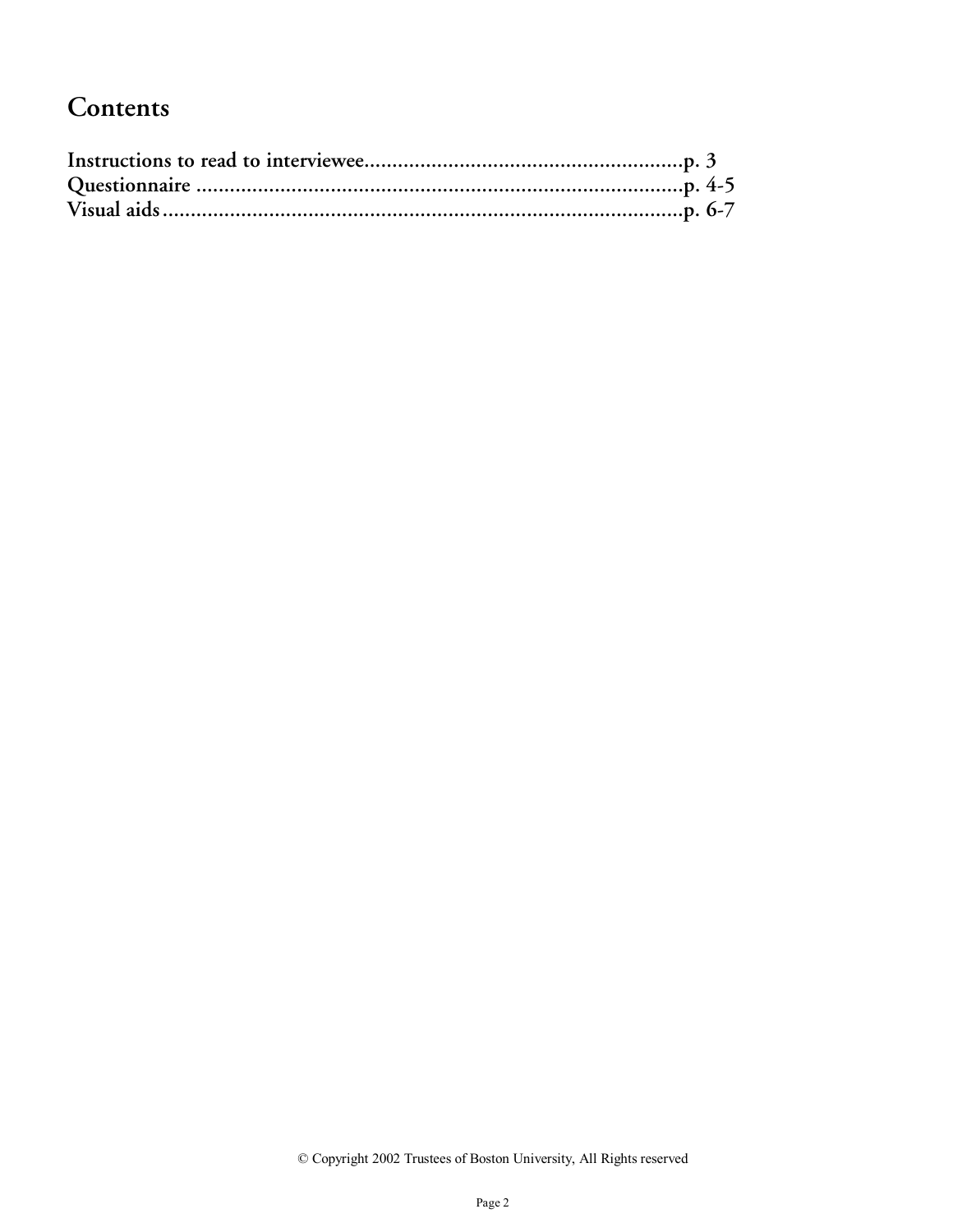### **INSTRUCTIONS FOR DISABILITY QUESTIONS:**

In this set of questions, I will ask you about everyday things you do at this time in your life. There are <u>two</u> parts to each question.

First, I will ask you *How often* you do a certain activity. Next, I will ask you *To what extent do you feel limited* in doing this activity.

| For the second question (To what extent do you feel limited in doing the activity?), please choose                                                                                                                                                                                                            |
|---------------------------------------------------------------------------------------------------------------------------------------------------------------------------------------------------------------------------------------------------------------------------------------------------------------|
|                                                                                                                                                                                                                                                                                                               |
|                                                                                                                                                                                                                                                                                                               |
|                                                                                                                                                                                                                                                                                                               |
|                                                                                                                                                                                                                                                                                                               |
|                                                                                                                                                                                                                                                                                                               |
|                                                                                                                                                                                                                                                                                                               |
|                                                                                                                                                                                                                                                                                                               |
|                                                                                                                                                                                                                                                                                                               |
|                                                                                                                                                                                                                                                                                                               |
|                                                                                                                                                                                                                                                                                                               |
|                                                                                                                                                                                                                                                                                                               |
|                                                                                                                                                                                                                                                                                                               |
|                                                                                                                                                                                                                                                                                                               |
|                                                                                                                                                                                                                                                                                                               |
| For example, you might feel limited because of your health, or because it takes a lot of mental and<br>physical energy. Please keep in mind that you can also feel limited by factors outside of yourself.<br>Your environment could restrict you from doing the things; for instance, transportation issues, |
| accessibility, and social or economic circumstances could limit you from doing things you would like<br>to do. Think of all these factors when you answer this section.                                                                                                                                       |

For each question, please select the one answer that comes closest to the way you have been feeling.

Let's begin…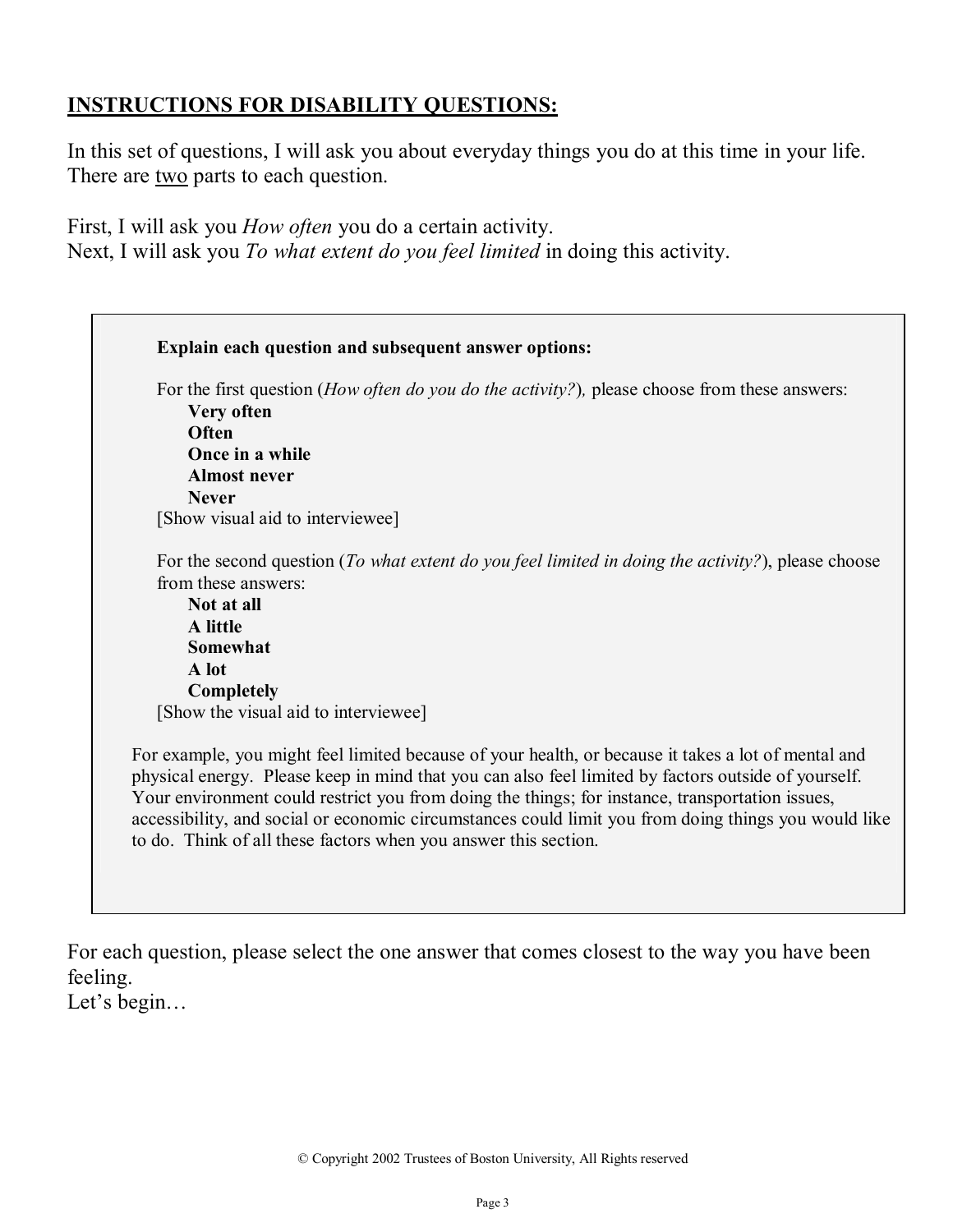### **Disability Questions**

|                                                                                                                                                                                                                                                             | How often do you? |                |                        |                 |              | To what extent do you<br>feel limited<br>in ? |                |          |                |              |
|-------------------------------------------------------------------------------------------------------------------------------------------------------------------------------------------------------------------------------------------------------------|-------------------|----------------|------------------------|-----------------|--------------|-----------------------------------------------|----------------|----------|----------------|--------------|
|                                                                                                                                                                                                                                                             | Very Often        | Often          | œ<br>Once in:<br>while | Almost<br>never | Never        | Not at all                                    | A little       | Somewhat | A lot          | Completely   |
| D1. Keep (Keeping) in touch with<br>others through letters, phone, or<br>email.                                                                                                                                                                             | 5                 | $\overline{4}$ | 3                      | $\overline{2}$  | $\mathbf{1}$ | 5                                             | $\overline{4}$ | 3        | $\overline{2}$ | $\mathbf{1}$ |
| D2. Visit (Visiting) friends and family<br>in their homes.                                                                                                                                                                                                  | 5                 | $\overline{4}$ | 3                      | $\overline{c}$  | $\mathbf{1}$ | 5                                             | $\overline{4}$ | 3        | $\overline{c}$ | 1            |
| D3. Provide (Providing) care or<br>assistance to others. This may include<br>providing personal care, transportation,<br>and running errands for family members<br>or friends.                                                                              | 5                 | $\overline{4}$ | 3                      | $\overline{2}$  | $\mathbf{1}$ | 5                                             | $\overline{4}$ | 3        | $\overline{2}$ | 1            |
| D4. Take (Taking) care of the inside<br>of your home. This includes managing<br>and taking responsibility for<br>homemaking, laundry, housecleaning<br>and minor household repairs.                                                                         | 5                 | $\overline{4}$ | 3                      | $\overline{2}$  | $\mathbf{1}$ | 5                                             | $\overline{4}$ | 3        | $\overline{2}$ | 1            |
| D5. Work (Working) at a volunteer<br>job outside your home.                                                                                                                                                                                                 | 5                 | $\overline{4}$ | 3                      | $\overline{2}$  | $\mathbf{1}$ | 5                                             | $\overline{4}$ | 3        | $\overline{2}$ | 1            |
| D6. Take (Taking) part in active<br>recreation. This may include bowling,<br>golf, tennis, hiking, jogging, or<br>swimming.                                                                                                                                 | 5                 | $\overline{4}$ | 3                      | $\overline{2}$  | $\mathbf{1}$ | 5                                             | $\overline{4}$ | 3        | $\overline{2}$ | $\mathbf{1}$ |
| D7. Take (Taking) care of household<br>business and finances. This may<br>include managing and taking<br>responsibility for your money, paying<br>bills, dealing with a landlord or tenants,<br>dealing with utility companies or<br>governmental agencies. | 5                 | $\overline{4}$ | $\mathfrak{Z}$         | 2               | $\mathbf{1}$ | 5                                             | $\overline{4}$ | 3        | $\overline{c}$ | 1            |
| D8. Take (Taking) care of your own<br>health. This may include managing<br>daily medications, following a special<br>diet, scheduling doctor's appointments.                                                                                                | 5                 | $\overline{4}$ | 3                      | $\overline{c}$  | 1            | 5                                             | $\overline{4}$ | 3        | 2              | 1            |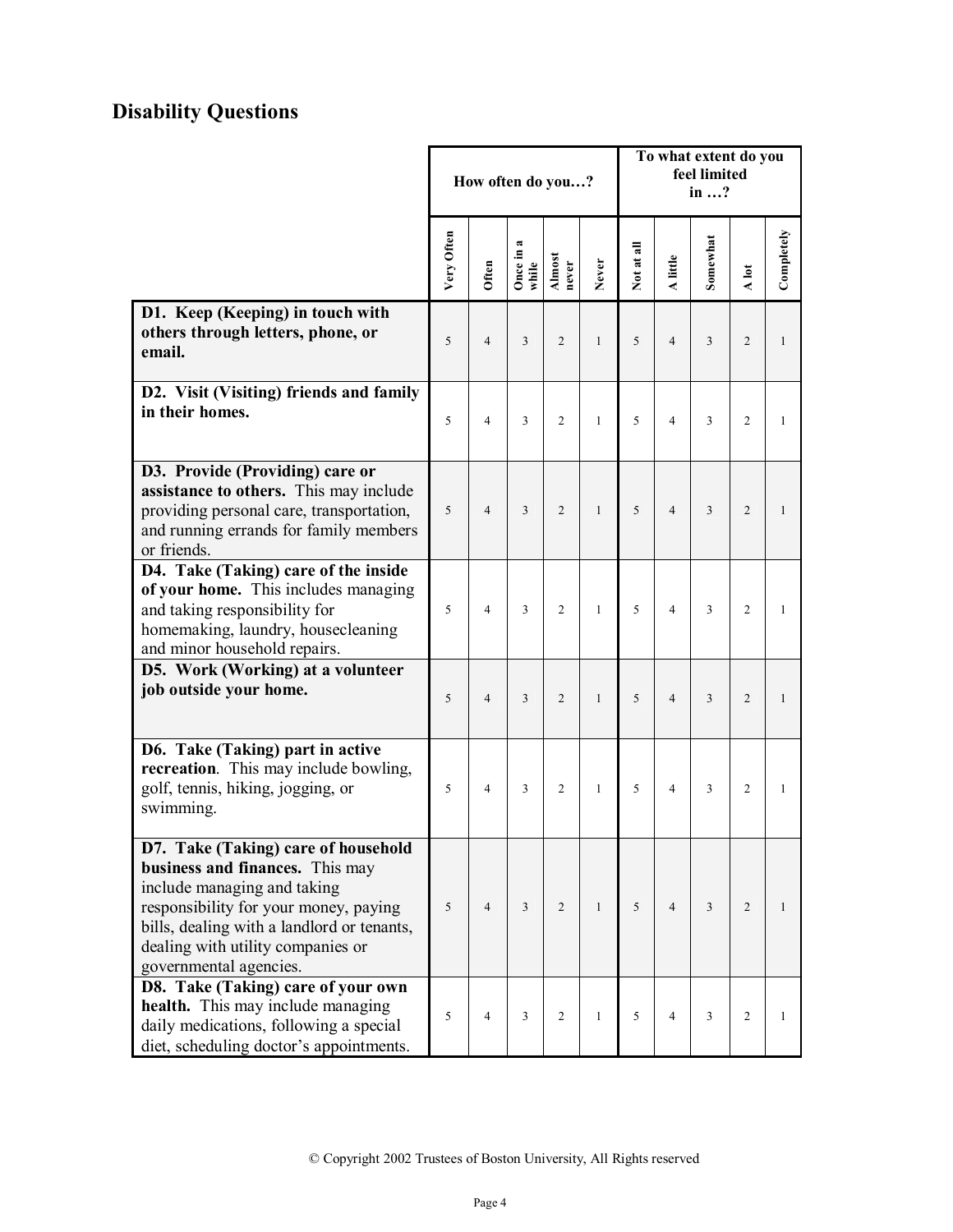### **Disability Questions, continued**

|                                                                                                                                                                                                     | How often do you? |                |                       |                 |              | To what extent do you<br>feel limited<br>in ? |                |                |                |              |
|-----------------------------------------------------------------------------------------------------------------------------------------------------------------------------------------------------|-------------------|----------------|-----------------------|-----------------|--------------|-----------------------------------------------|----------------|----------------|----------------|--------------|
|                                                                                                                                                                                                     | Very Often        | Often          | æ<br>Once in<br>While | Almost<br>never | Never        | Not at all                                    | A little       | Somewhat       | A lot          | Completely   |
| D9. Travel (Traveling) out of town<br>for at least an overnight stay.                                                                                                                               | 5                 | $\overline{4}$ | $\overline{3}$        | $\overline{2}$  | $\mathbf{1}$ | 5                                             | $\overline{4}$ | $\overline{3}$ | $\overline{2}$ | $\mathbf{1}$ |
| D10. Take (Taking) part in a regular<br>fitness program. This may include<br>walking for exercise, stationary biking,<br>weight lifting, or exercise classes.                                       | 5                 | $\overline{4}$ | 3                     | $\overline{2}$  | $\mathbf{1}$ | 5                                             | $\overline{4}$ | 3              | $\overline{2}$ | $\mathbf{1}$ |
| D11. Invite (Inviting) people into<br>your home for a meal or<br>entertainment.                                                                                                                     | 5                 | $\overline{4}$ | $\overline{3}$        | $\overline{2}$  | $\mathbf{1}$ | 5                                             | $\overline{4}$ | 3              | $\overline{2}$ | $\mathbf{1}$ |
| D12. Go (Going) out with others to<br>public places such as restaurants or<br>movies.                                                                                                               | 5                 | $\overline{4}$ | 3                     | $\overline{2}$  | $\mathbf{1}$ | 5                                             | $\overline{4}$ | 3              | $\overline{2}$ | $\mathbf{1}$ |
| D13. Take (Taking) care of your own<br>personal care needs. This includes<br>bathing, dressing, and toileting.                                                                                      | 5                 | $\overline{4}$ | $\overline{3}$        | $\overline{2}$  | $\mathbf{1}$ | 5                                             | $\overline{4}$ | 3              | $\overline{2}$ | $\mathbf{1}$ |
| D14. Take (Taking) part in organized<br>social activities. This may include<br>clubs, card playing, senior center events,<br>community or religious groups.                                         | 5                 | $\overline{4}$ | 3                     | $\overline{c}$  | $\mathbf{1}$ | 5                                             | $\overline{4}$ | 3              | $\overline{c}$ | 1            |
| D15. Take (Taking) care of local<br>errands. This may include managing<br>and taking responsibility for shopping<br>for food and personal items, and going<br>to the bank, library, or dry cleaner. | 5                 | $\overline{4}$ | $\overline{3}$        | $\overline{c}$  | $\mathbf{1}$ | 5                                             | $\overline{4}$ | 3              | $\mathfrak{2}$ | 1            |
| D16. Prepare (Preparing) meals for<br>yourself. This includes planning,<br>cooking, serving, and cleaning up.                                                                                       | 5                 | $\overline{4}$ | $\overline{3}$        | 2               | $\mathbf{1}$ | 5                                             | $\overline{4}$ | 3              | $\overline{2}$ | 1            |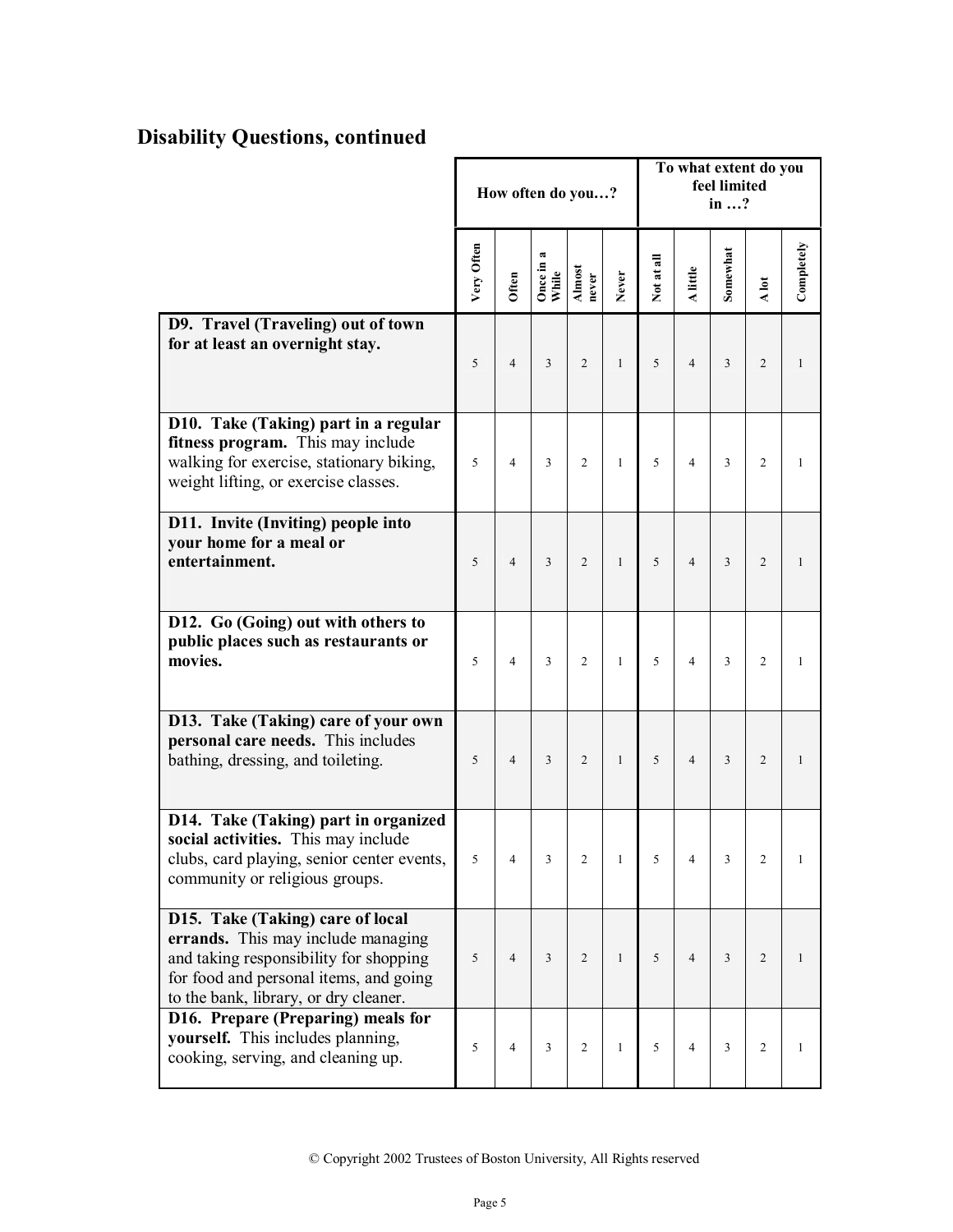DISABILITY VISUAL AID #1 DISABILITY VISUAL AID #1

## **How often do you…?**  How often do you...?